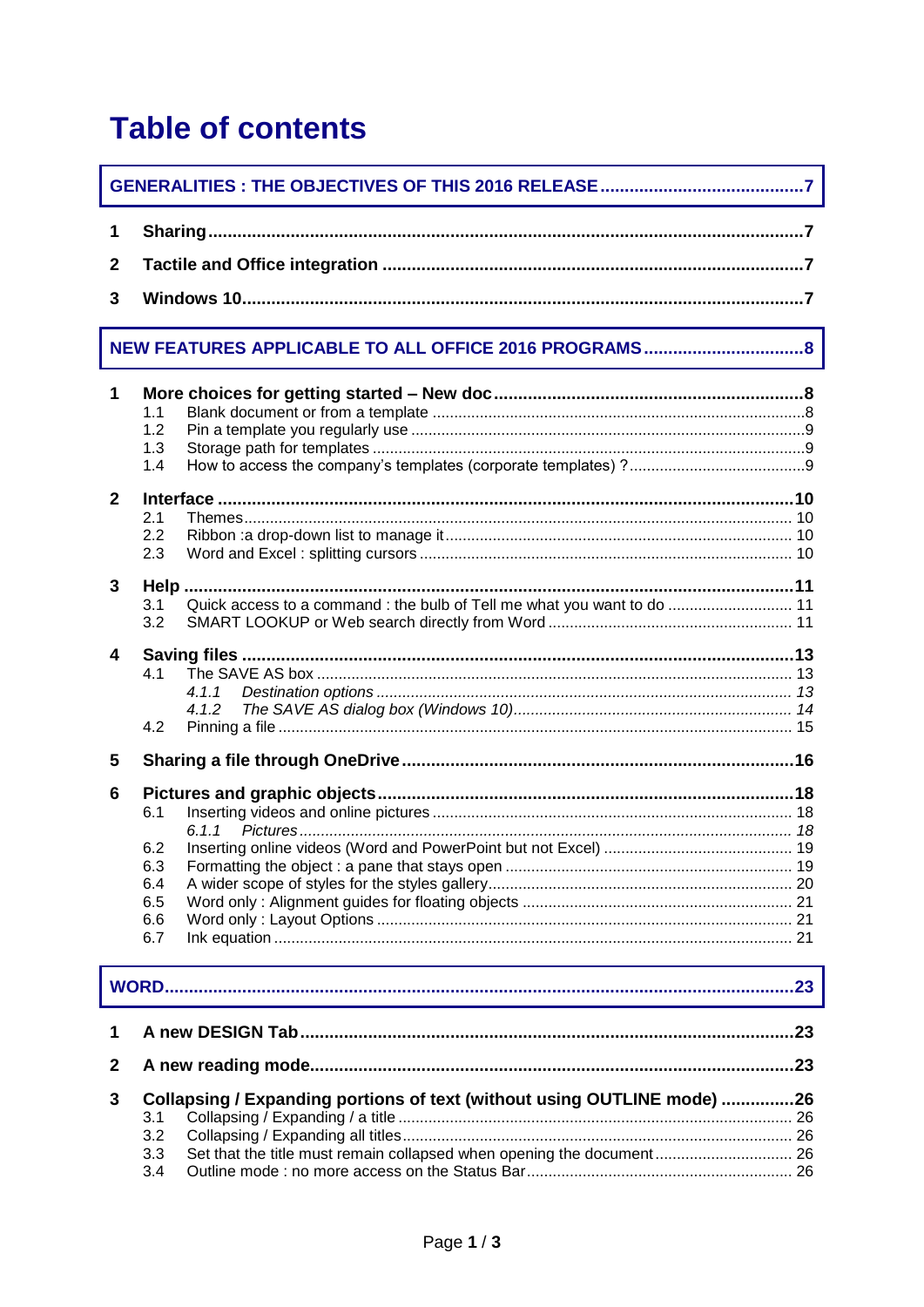| 4            |                                                                                                |  |  |  |  |  |  |
|--------------|------------------------------------------------------------------------------------------------|--|--|--|--|--|--|
|              | 4.1                                                                                            |  |  |  |  |  |  |
|              | 4.2                                                                                            |  |  |  |  |  |  |
| 5            |                                                                                                |  |  |  |  |  |  |
|              | 5.1                                                                                            |  |  |  |  |  |  |
|              | 5.2                                                                                            |  |  |  |  |  |  |
|              | 5.3                                                                                            |  |  |  |  |  |  |
|              |                                                                                                |  |  |  |  |  |  |
| 6            |                                                                                                |  |  |  |  |  |  |
|              |                                                                                                |  |  |  |  |  |  |
|              |                                                                                                |  |  |  |  |  |  |
|              | ,我们也不能在这里的时候,我们也不能在这里的时候,我们也不能会在这里的时候,我们也不能会在这里的时候,我们也不能会在这里的时候,我们也不能会在这里的时候,我们也               |  |  |  |  |  |  |
| 1            |                                                                                                |  |  |  |  |  |  |
| $\mathbf{2}$ |                                                                                                |  |  |  |  |  |  |
|              |                                                                                                |  |  |  |  |  |  |
| 3            |                                                                                                |  |  |  |  |  |  |
|              | 3.1                                                                                            |  |  |  |  |  |  |
|              | 3.2                                                                                            |  |  |  |  |  |  |
|              | 3.3<br>3.4                                                                                     |  |  |  |  |  |  |
|              |                                                                                                |  |  |  |  |  |  |
| 4            |                                                                                                |  |  |  |  |  |  |
|              | 4.1                                                                                            |  |  |  |  |  |  |
|              |                                                                                                |  |  |  |  |  |  |
| 5            |                                                                                                |  |  |  |  |  |  |
|              | 5.1<br>5.2<br>Using the TIMELINE button to reduce the displayed data to a given time period 38 |  |  |  |  |  |  |
|              | 5.3                                                                                            |  |  |  |  |  |  |
|              | 5.3.1                                                                                          |  |  |  |  |  |  |
|              | 5.3.2                                                                                          |  |  |  |  |  |  |
|              |                                                                                                |  |  |  |  |  |  |
| 6            |                                                                                                |  |  |  |  |  |  |
|              | 6.1                                                                                            |  |  |  |  |  |  |
|              | 6.2<br>6.2.1                                                                                   |  |  |  |  |  |  |
|              | 6.2.2                                                                                          |  |  |  |  |  |  |
|              | 6.3                                                                                            |  |  |  |  |  |  |
|              | 6.4                                                                                            |  |  |  |  |  |  |
|              | 6.4.1                                                                                          |  |  |  |  |  |  |
|              | 6.4.2                                                                                          |  |  |  |  |  |  |
| 7            |                                                                                                |  |  |  |  |  |  |
|              | 7.1                                                                                            |  |  |  |  |  |  |
|              | 7.2                                                                                            |  |  |  |  |  |  |
|              | 7.3                                                                                            |  |  |  |  |  |  |
|              | 7.4                                                                                            |  |  |  |  |  |  |
|              | 7.5                                                                                            |  |  |  |  |  |  |
|              | 7.6                                                                                            |  |  |  |  |  |  |
| 8            |                                                                                                |  |  |  |  |  |  |
|              |                                                                                                |  |  |  |  |  |  |
| 9            |                                                                                                |  |  |  |  |  |  |
|              | 9.1                                                                                            |  |  |  |  |  |  |
|              | 9.1.1                                                                                          |  |  |  |  |  |  |
|              | 9.1.2                                                                                          |  |  |  |  |  |  |